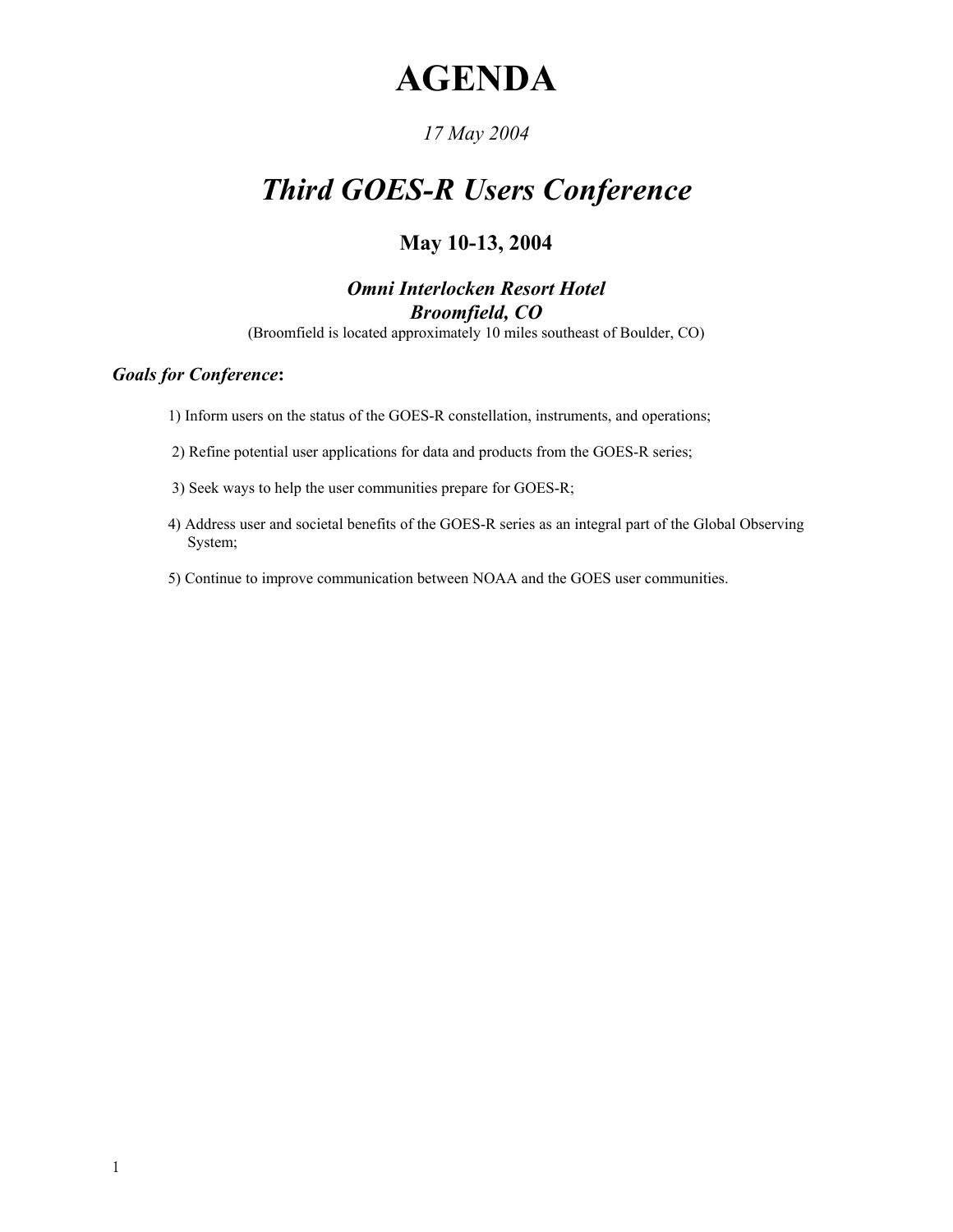### *Session 1: Welcome and Keynote Co-Chairs: Gary Davis, NOAA/NESDIS & Gerry Dittberner, NOAA/NESDIS*

| $11:00$ am         | Registration (and poster set up)                                                     |                                     |
|--------------------|--------------------------------------------------------------------------------------|-------------------------------------|
|                    | LUNCH (on your own)                                                                  |                                     |
| $12:45 \text{ pm}$ | Introduction (logistics, conference format, etc)                                     | Jim Gurka, NOAA/NESDIS              |
| $12:50 \text{ pm}$ | Welcome/ Opening Remarks/ Conference goals                                           | Gary Davis, NOAA/NESDIS             |
| $1:05$ pm          | Keynote Address: A Vision for NOAA's Weather and<br>Water Services in the GOES-R era | Brig. Gen. D.L Johnson,<br>NOAA/NWS |
| $1:35$ pm          | Vision of an Integrated Global Observing System                                      | Greg Withee, NOAA/NESDIS            |
| $2:05$ pm          | The Future of NOAA Coastal and Ocean Services in the<br>GOES-R Era                   | Mary Culver, NOAA/NOS               |
| $2:25$ pm          | Science Evolution in the GOES-R era                                                  | Mitch Goldberg, NOAA/NESDIS         |
| $2:45 \text{ pm}$  | Monitoring Air Quality in the GOES-R Era                                             | Deborah Mangis, EPA                 |
| $3:00 \text{ pm}$  | Recommendations from 2 <sup>nd</sup> GOES Users Conference                           | Jim Gurka, NOAA/NESDIS              |
| $3:15 - 3:30$ pm   | <b>BREAK</b>                                                                         |                                     |

#### *Session 2: Information Briefings Co-Chairs: Mike Crison, NOAA/NESDIS & Tim Schmit, NOAA/NESDIS*

| $3:30 \text{ pm}$ | GOES Program Overview & GOES-R System Architecture    | Steve Kirkner, NOAA/NESDIS |
|-------------------|-------------------------------------------------------|----------------------------|
| $4:00 \text{ pm}$ | Introducing the ABI (Advanced Baseline Imager)        | Tim Schmit, NOAA/NESDIS    |
| $4:30 \text{ pm}$ | The Next Generation Operational Geostationary Sounder | Paul Menzel, NOAA/NESDIS   |
| $5:00 \text{ pm}$ | HES/Coastal Waters                                    | Chris Brown, NOAA/NESDIS   |
| $5:30 \text{ pm}$ | Questions/Discussion                                  | Integrated Work Strategies |
| $5:40 \text{ pm}$ | End of day 1                                          |                            |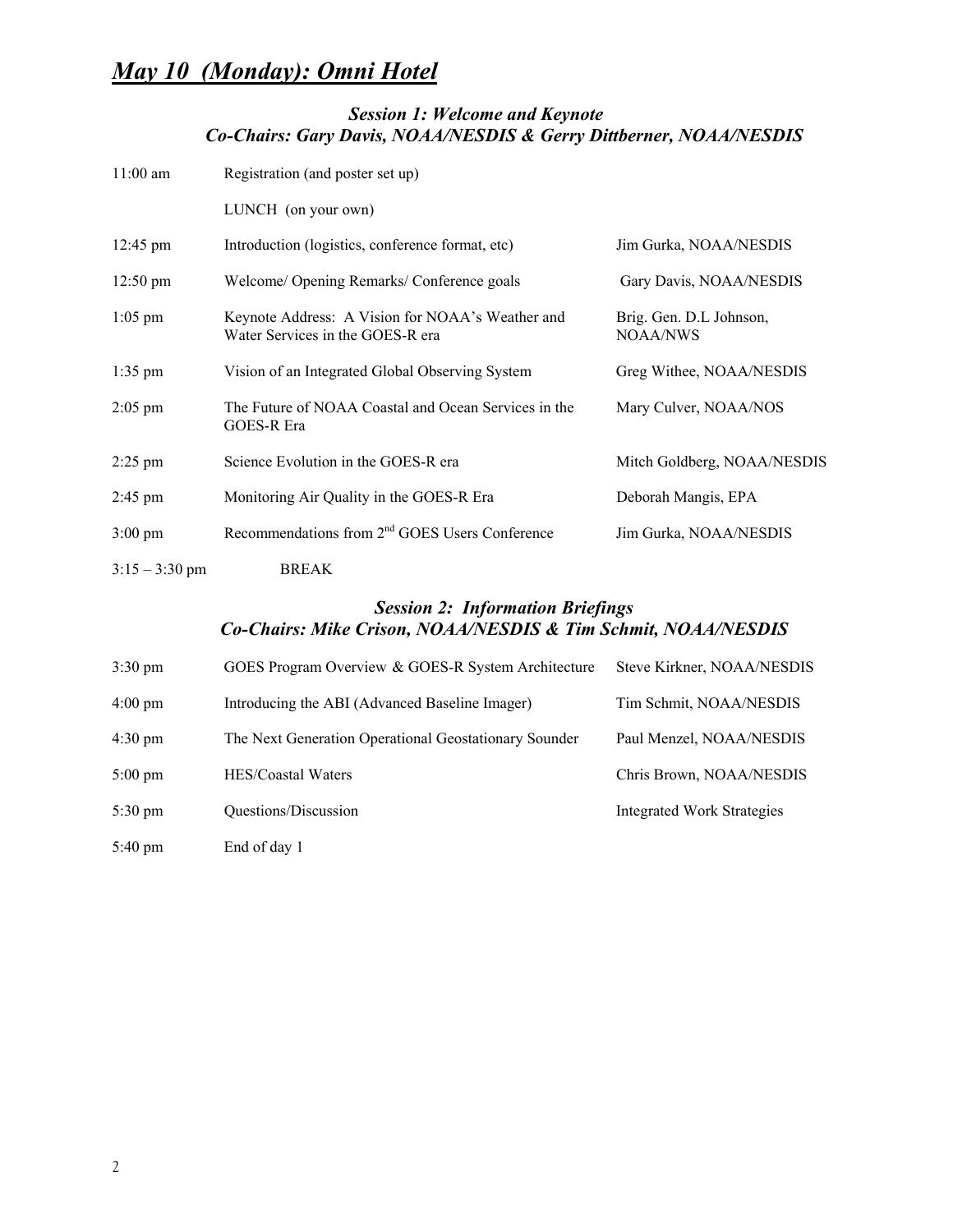# *May 11 (Tuesday): Omni Hotel*

#### *Session 2 Information Briefings (Continued) Co-Chairs: Mike Crison, NOAA/NESDIS & Tim Schmit, NOAA/NESDIS*

| $8:00$ am                           | Registration/continental breakfast (and poster set up)                                           |                                       |  |
|-------------------------------------|--------------------------------------------------------------------------------------------------|---------------------------------------|--|
| $8:30$ am                           | Announcements (as necessary)                                                                     | Jim Gurka, NOAA/NESDIS                |  |
| $8:40 \text{ am}$                   | <b>GOES</b> Lightning Mapper Sensor                                                              | Hugh Christian, NASA/MSFC             |  |
| $9:00$ am                           | Supporting Space Weather Users with the Space<br>Environment Monitor and Solar Imaging on GOES-R | Howard Singer, NOAA/OAR/NWS           |  |
| $9:20$ am                           | GOES-R GEO Microwave Sounder (GMS)                                                               | Mike Madden, Aerospace<br>Corporation |  |
| $9:40 \text{ am}$                   | How GIFTS helped pave the way for HES                                                            | Paul Menzel, NOAA/NESDIS              |  |
| 10:00 to $10:20$ am<br><b>BREAK</b> |                                                                                                  |                                       |  |
| $10:20$ am                          | <b>Instrument Synergy</b>                                                                        | Jim Purdom, CIRA                      |  |
| $10:50$ am                          | <b>Future Integrated Satellite Architecture</b>                                                  | Mike Crison, NOAA/NESDIS              |  |
| $11:10 \text{ am}$                  | The Imager/Sounder Paradigm Revisited                                                            | Joe Criscione, Swales Aerospace       |  |
| 11:30 am to 1:00 pm                 | LUNCH (on your own)                                                                              |                                       |  |

#### *Session 3: GOES-R as a component of the Global Observing System Co-chairs: Paul Menzel, NOAA/NESDIS and Jim Purdom, CIRA*

| $1:00$ pm                 | The Role Of Geostationary Environmental Satellites<br>In The WMO Space Program               | Don Hinsman, World<br>Meteorological Organization                                            |
|---------------------------|----------------------------------------------------------------------------------------------|----------------------------------------------------------------------------------------------|
| $1:20$ pm                 | Meteosat Second Generation (MSG) Products                                                    | Ken Holmlund, Meteorological<br>Operations Division, EUMETSAT                                |
| $1:40 \text{ pm}$         | Plans For EUMETSAT's Third Generation Meteosat (MTG)<br>Geostationary Satellite Program      | Rolf Stuhlman, Meteorological<br>Operations Division, EUMETSAT                               |
| $2:00 \text{ pm}$         | Routine Use of METEOSAT Rapid Scans                                                          | HansPeter Roesli, Swiss<br>Meteorological Service                                            |
| $2:20 \text{ pm}$         | Plans for Japan's Geostationary Satellite Program -<br>Multi-Functional Transport Satellites | Hitomi Miyamoto, Meteorological<br>Satellite Center, Japan<br>Meteorological Agency          |
| 2:40 to $3:10 \text{ pm}$ | <b>BREAK</b>                                                                                 |                                                                                              |
| $3:10 \text{ pm}$         | Plan of Geostationary Satellite (COMS) Program in Korea                                      | Hyo-Sang Chung, Meteorological<br>Research Institute, Korea<br>Meteorological Administration |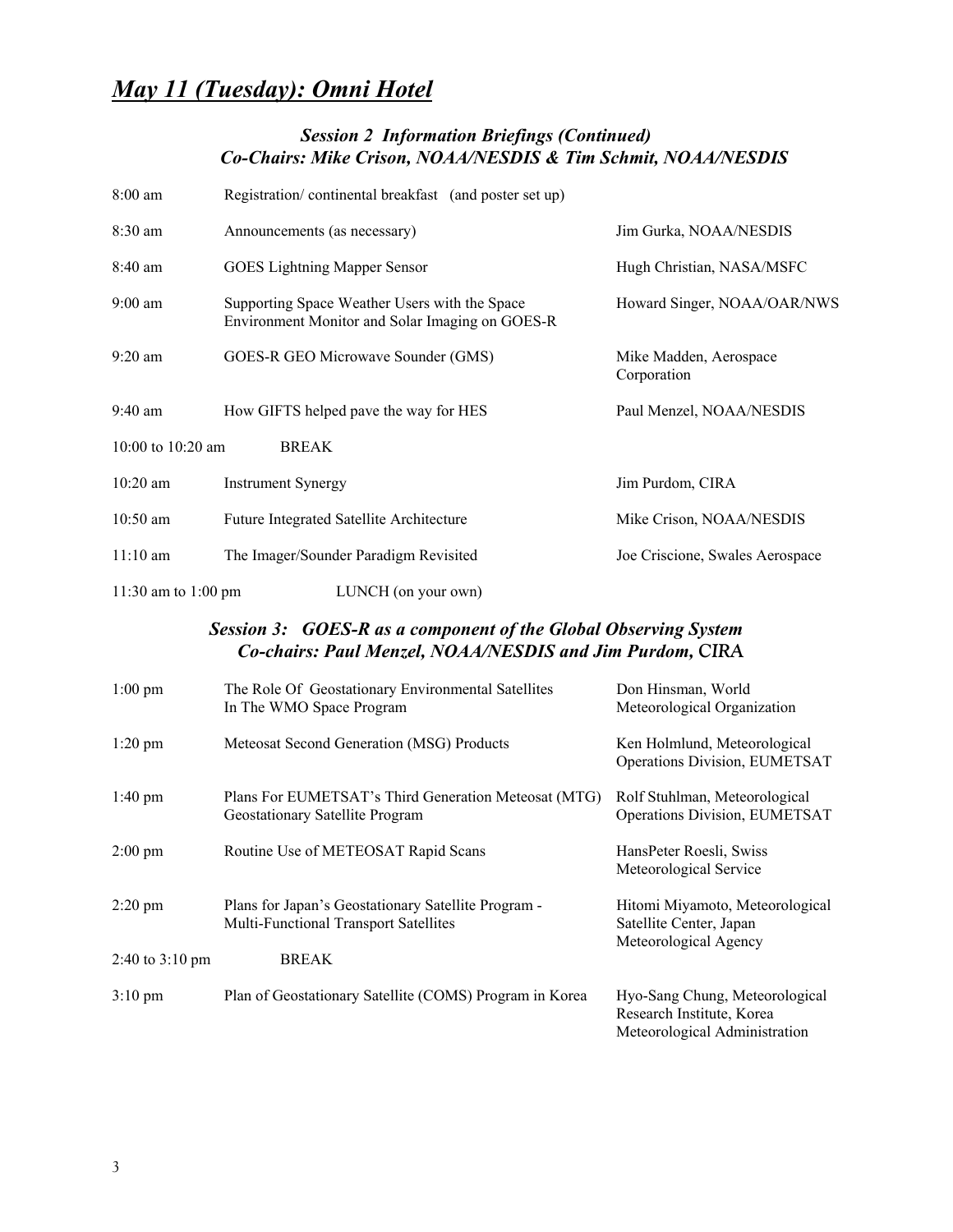#### *Session 3: GOES-R as a component of the Global Observing System (Continued)*

| $3:30 \text{ pm}$ | Feature Plans of India's Geostationary Meteorological<br>Satellite Programme   | Ramesh Bhatia, Additional Director<br>General of Meteorology, India Met<br>Department |
|-------------------|--------------------------------------------------------------------------------|---------------------------------------------------------------------------------------|
| $3:50 \text{ pm}$ | Summary of other International Plans                                           | Paul Menzel, NOAA/NESDIS                                                              |
| $4:10 \text{ pm}$ | Qualitative Design: The Right Way to Develop the<br>Composite Observing System | Sandy MacDonald, NOAA/OAR                                                             |
| $4:40 \text{ pm}$ | <b>Poster Previews</b>                                                         | Tim Schmit, NOAA/NESDIS                                                               |
| $5:00 \text{ pm}$ | Discussion and wrap up                                                         | <b>Integrated Work Strategies</b>                                                     |
| $5:15$ pm         | Poster session and icebreaker                                                  |                                                                                       |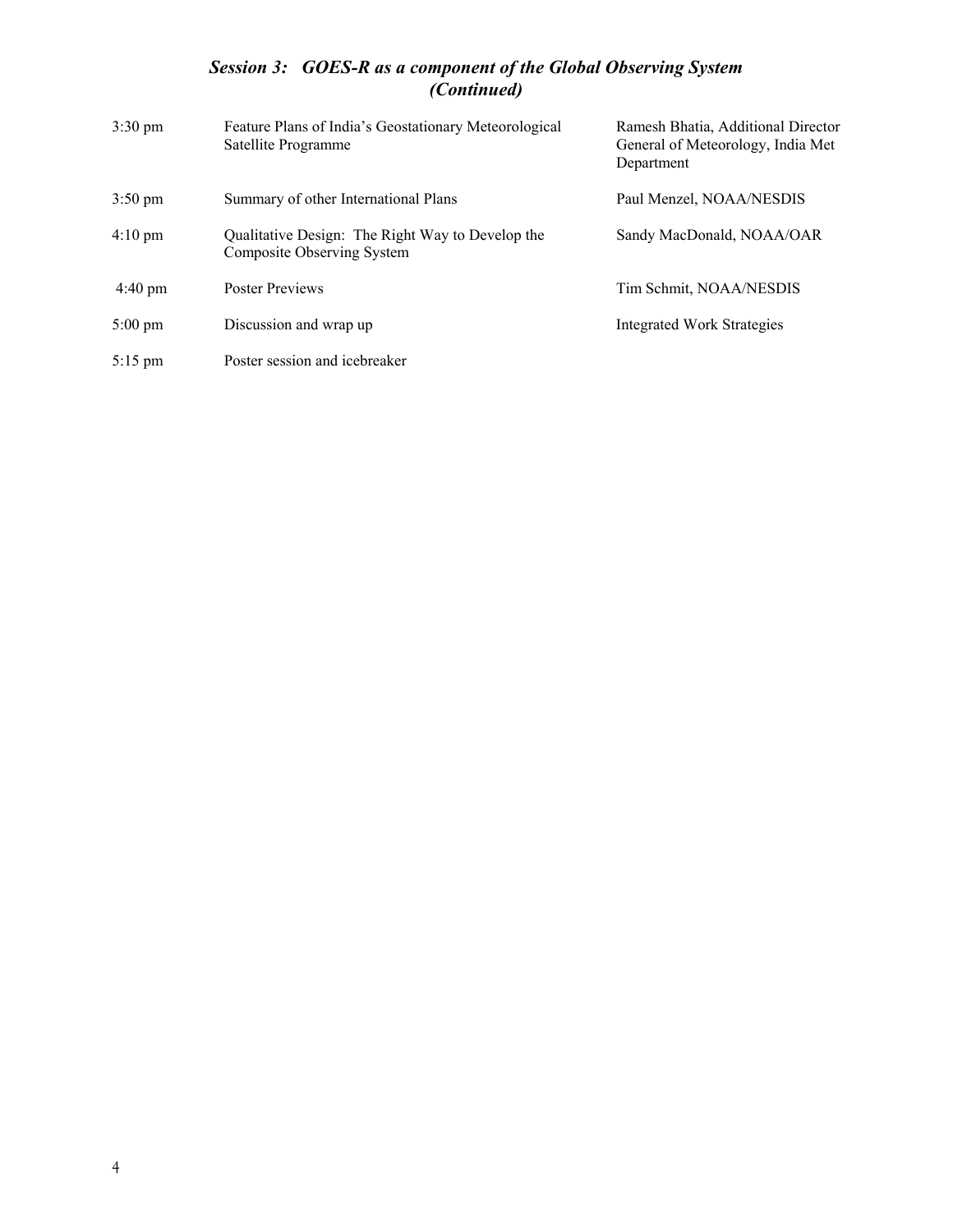#### *Session 4: Ensuring User Readiness for GOES-R in 2012 Co-Chairs: Joe Friday, University of Oklahoma & Tony Mostek, NOAA/NWS*

| $7:15 \text{ am}$   | Continental Breakfast                                                                                                                       |                                    |
|---------------------|---------------------------------------------------------------------------------------------------------------------------------------------|------------------------------------|
| $8:30$ am           | <b>GOES-R User Readiness Planning</b>                                                                                                       | Jim Gurka, NOAA/NESDIS             |
| $8:40$ am           | NOAA User Readiness – Lessons Learned                                                                                                       | Joe Friday, University of Oklahoma |
| $9:10$ am           | A Committee Study of End-To-End Utilization of Operational Allen Huang, CIMSS<br>Environmental Satellite Data: A Vision for 2010 and Beyond |                                    |
| $9:30$ am           | Existing Data Sets to Point the Way to GOES-R                                                                                               | Steve Ackerman, CIMSS              |
| $9:45$ am           | Risk Reduction for GOES-R Product Development                                                                                               | Paul Menzel, NOAA/NESDIS           |
| $10:05$ am          | <b>GOES-R Data Delivery</b>                                                                                                                 | Tim Schmit, NOAA/NESDIS            |
| 10:20 to 10:45 am   | <b>BREAK</b>                                                                                                                                |                                    |
| $10:45$ am          | Comprehensive Large Array-data Stewardship System<br>(CLASS)                                                                                | Richard Reynolds, NOAA/NESDIS      |
| $11:05$ am          | User Education And Training                                                                                                                 | Tony Mostek, NOAA/NWS              |
| $11:25$ am          | NOAA Observing System Architecture (NOSA)                                                                                                   | Eric Miller, NOAA/NESDIS           |
| $11:45$ am          | Overview of NOAA's Four Mission Goals                                                                                                       | Jim Butler, NOAA/PPI               |
| 12:00 pm to 1:00 pm | LUNCH (on your own)                                                                                                                         |                                    |

#### 1:00 – 3:00 pm *SESSION 5A: Understand climate variability and change to enhance society's ability to plan and respond Co-Chairs: Mitch Goldberg, NOAA/OAR & Gerry Dittberner, NOAA/NESDIS*

| Introduction                                                      | Gerry Dittberner, NOAA/NESDIS  |
|-------------------------------------------------------------------|--------------------------------|
| Report from NESDIS Data Users Conference                          | Kenneth Knapp, NOAA/NESDIS     |
| Overview of NOAA Climate Observational Requirements<br>for GOES-R | Herb Jacobowitz, Short & Assoc |
| GOES-R Support To Future Climate Monitoring Needs                 | Mitch Goldberg, NOAA/NESDIS    |
| GOES-R and the Data Center of the 21 <sup>st</sup> Century        | Kenneth Knapp, NOAA/NESDIS     |
| GOES-R Support To Future Long-Wave Radiation Products             | Hai-Tien Lee, CICS             |
| Role of GOES in International Climate Programs                    | Tom Vonderhaar, CIRA           |
|                                                                   |                                |

3:00 – 3:15 pm BREAK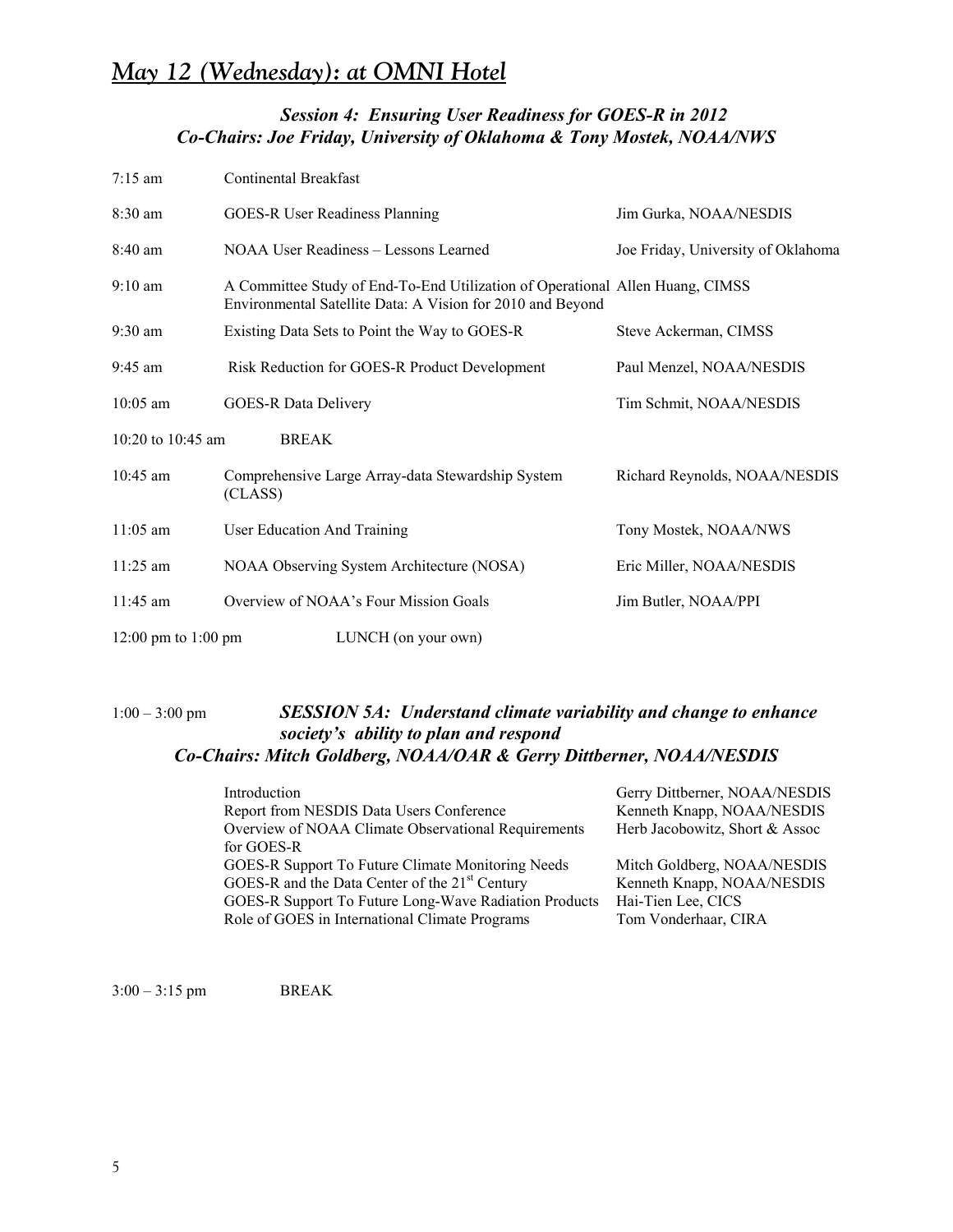#### 3:15 – 5:15 pm *SESSION 5B: Protect, restore, and manage the use of coastal and ocean resources through ecosystem-based management Co-Chairs: Ricardo Letelier, CIOSS & John Pereira, NOAA/NESDIS*

| The Cooperative Institute for Oceanographic Satellite Studies: Ted Strub, CIOSS<br>A New Collaboration between NOAA/NESDIS/ORA<br>and OSU/COAS |                                  |
|------------------------------------------------------------------------------------------------------------------------------------------------|----------------------------------|
| Harmful Algal Blooms and GOES-R                                                                                                                | Rick Stumpf, NOAA/NOS            |
| Potential Applications of GOES-R Data in support of                                                                                            | Cara Wilson, NOAA/NMFS/PFEL      |
| <b>NOAA Fisheries Missions</b>                                                                                                                 |                                  |
| Naval Research Applications for GOES-R data                                                                                                    | Bob Arnone, NRL                  |
| Gulf of Mexico Coastal Marine Applications Using                                                                                               | Nan Walker, Louisiana State Univ |
| <b>GOES-R Data</b>                                                                                                                             |                                  |
| Coastal Ocean & Carbon Measurements From                                                                                                       | Janet Campbell, Univ. of New     |
| Geostationary Orbit                                                                                                                            | Hampshire                        |
| Animation of GOES images for the Detection of Ocean                                                                                            | Richard Legeckis, NOAA/NESDIS    |
| Features                                                                                                                                       |                                  |
| Mapping ocean Surface from Sequential Surface                                                                                                  | Bill Emery, Univ. of Colorado    |
| Temperature Imagery                                                                                                                            |                                  |

#### 1:00 – 3:00 pm *SESSION 6A: Support the Nation's commerce with information for safe, efficient, and environmentally sound transportation Co-Chairs: Bob Winokur, US Navy/Oceanographer & Gary Ellrod, NOAA/NESIDS*

| Navy Operational Applications of GOES-R data             | Dick Crout, CNMOC            |
|----------------------------------------------------------|------------------------------|
| Joint Ice Center Applications of GOES-R                  | Dick Crout, CNMOC            |
| Navy Ionospheric & Thermospheric Imaging from            | Stefan Thonnard, NRL         |
| Geostationary Orbit                                      |                              |
| GOES-R Support to Aviation Route Planning                | Warren Rodie, NWS/CWSU       |
| GOES-R Support for Volcanic Ash Avoidance                | Paul Herzegh, UCAR           |
| <b>GOES-R Contributions Toward More Effective Combat</b> | Brian Kabat, AFWA            |
| Force Projection                                         |                              |
| GOES Data Collection System (DCS) in the GOES-R Era      | Bill Brockman, Short & Assoc |
|                                                          |                              |

3:00 – 3:15 pm BREAK

#### 3:15 – 5:15pm *SESSION 6B: Serve society's needs for weather & water information Co-Chairs: Frank Kelly, NOAA/NWS & Don Gray, NOAA/NESDIS*

GOES-R support to Weather Forecast Offices Gary Hufford, NWS/ARH GOES-R benefits for NWP Ralph Petersen, CIMSS The NOAA Hydrology Program and its Requirements Pedro Restrepo/ NWS for GOES-R GOES-R support to Future NWS Weather Applications Frank Kelly, NWS GOES-R support to Air Force Weather Applications John Zapotocny /AFWA GOES-R support to US Army Weather Applications Don Hoock/US Army

6:15 pm Conference Dinner

Dinner Speaker: Bill Hooke, Senior Policy Fellow and Director of the Atmospheric Policy Program, American Meteorological Society